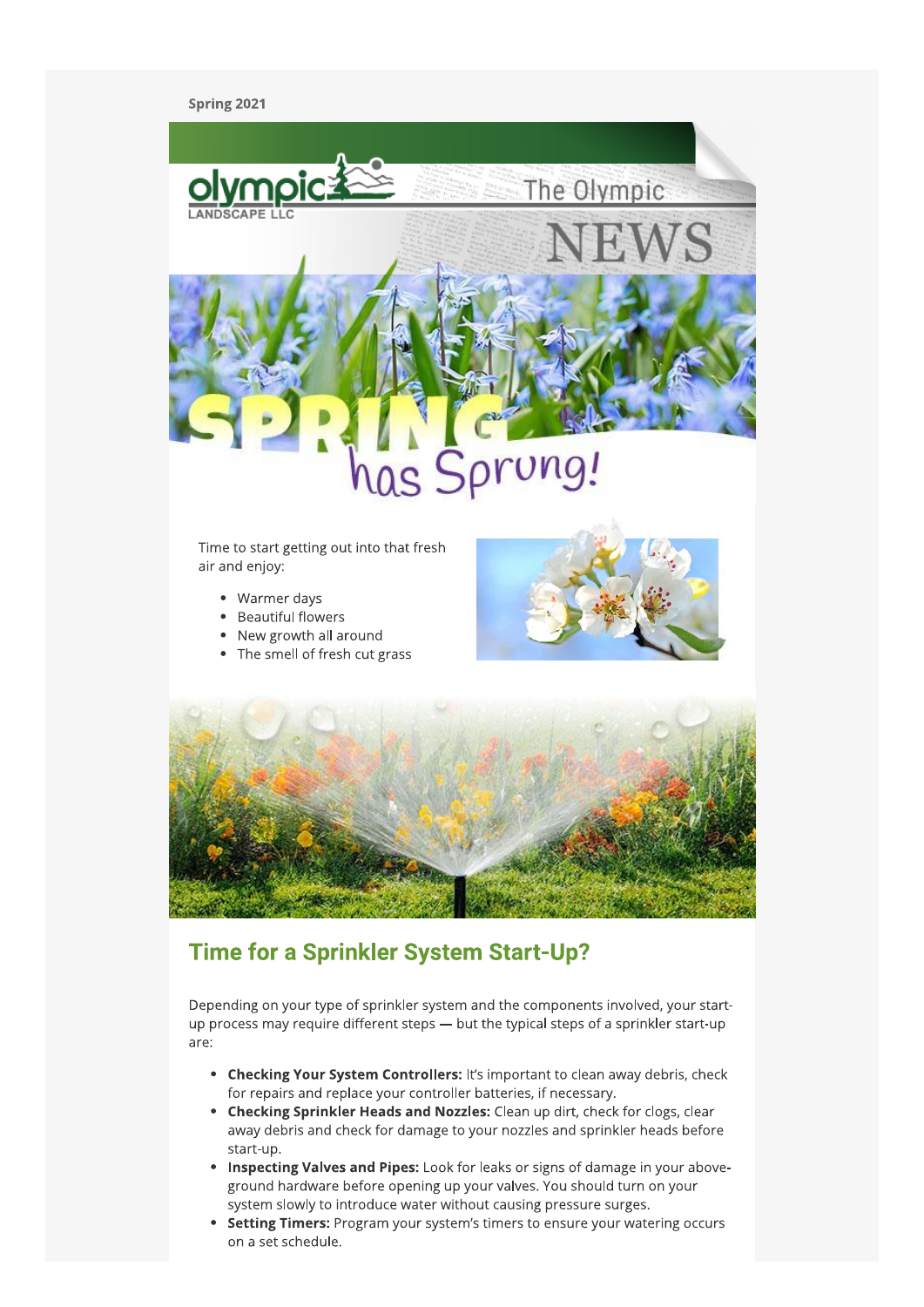if you are not aiready signed up for an annual Spring Start-Up, please give us a call, email, or send a <u>Request for Service</u>. We are happy to help in Whatever Way we can! eady signed up for an annual Spring Start-Up,<br>hd a <mark>Request for Service</mark>. We are happy to help<br>REQUEST FOR SERVICE<br>S

### **Color Spots**

Always a delight, in any garden, are spots of color. This can be achieved by the planting of annuals, perennials, or evergreens like azaleas and rhododendrons. Another way to add a color punch is with pots, furniture or sculptures - very fun in a garden. Here's some color we've incorporated in our Home Show displays and customer projects we have installed.

Please visit our *photo gallery* to see some colorful landscape design ideas!

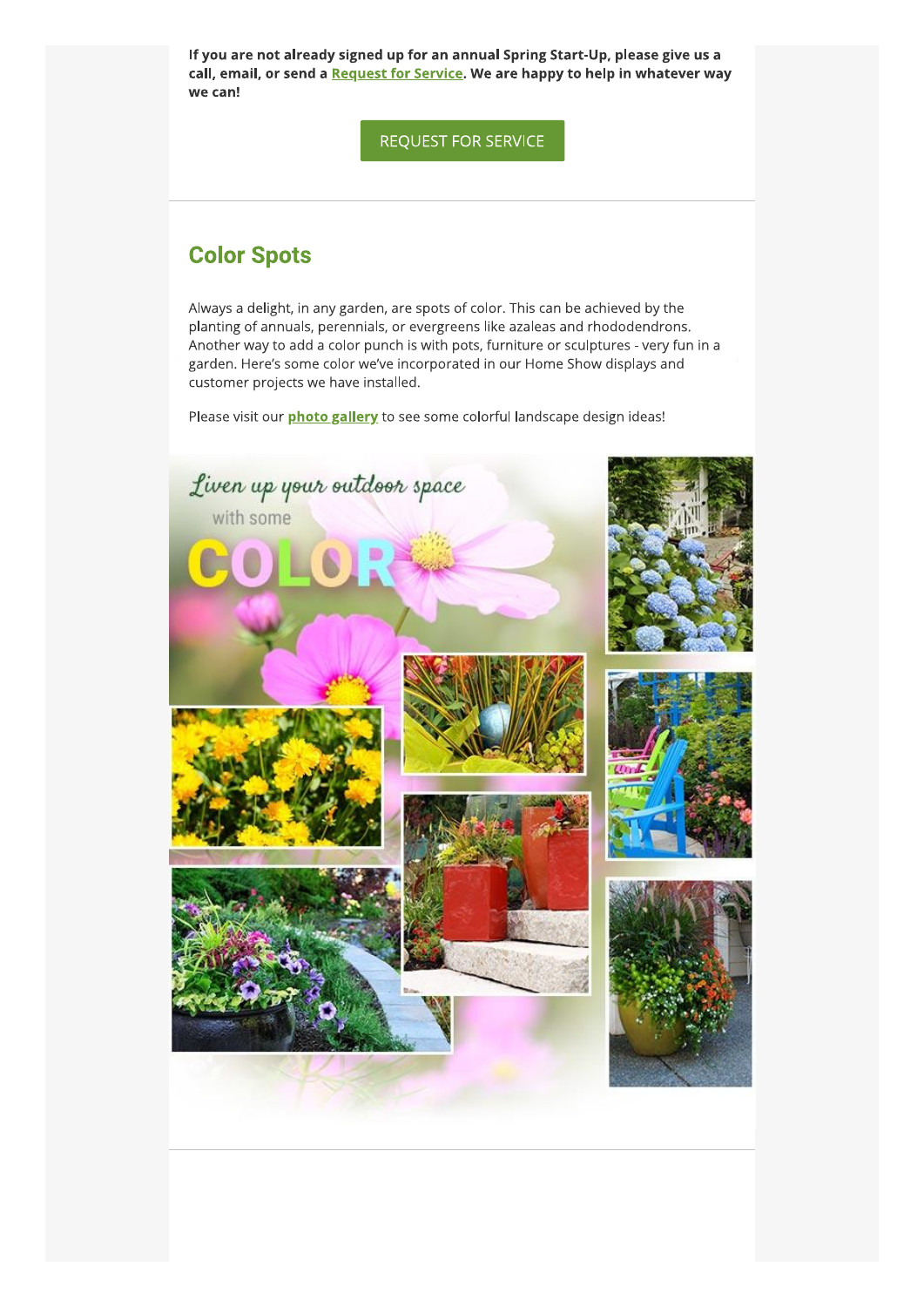

# **Plan Now for a Summer Landscape**

Spring is here, which is a great time to think about landscaping. And now is the time to begin planning, with a professional Design for a new yard.

A creative plan by our talented and seasoned Landscape Design Team is a pathway to an imaginative garden, as well as a tool for budgeting landscape construction costs. See more about our **Landscape Design** and **Construction Services**.



The first step? Call or request a Site Visit!



# **FREE Gift Card! Good at Windmill Gardens...**

**Windmill Gardens** is a great, local nursery with a wonderful variety of plants. They are open now to serve the community and to help your garden grow! You can also take advantage of their new curbside and drive-through shopping experiences.



No purchase necessary...

To enter, simply **click here**. On Friday, April 23rd, one winner will be chosen and notified by email.